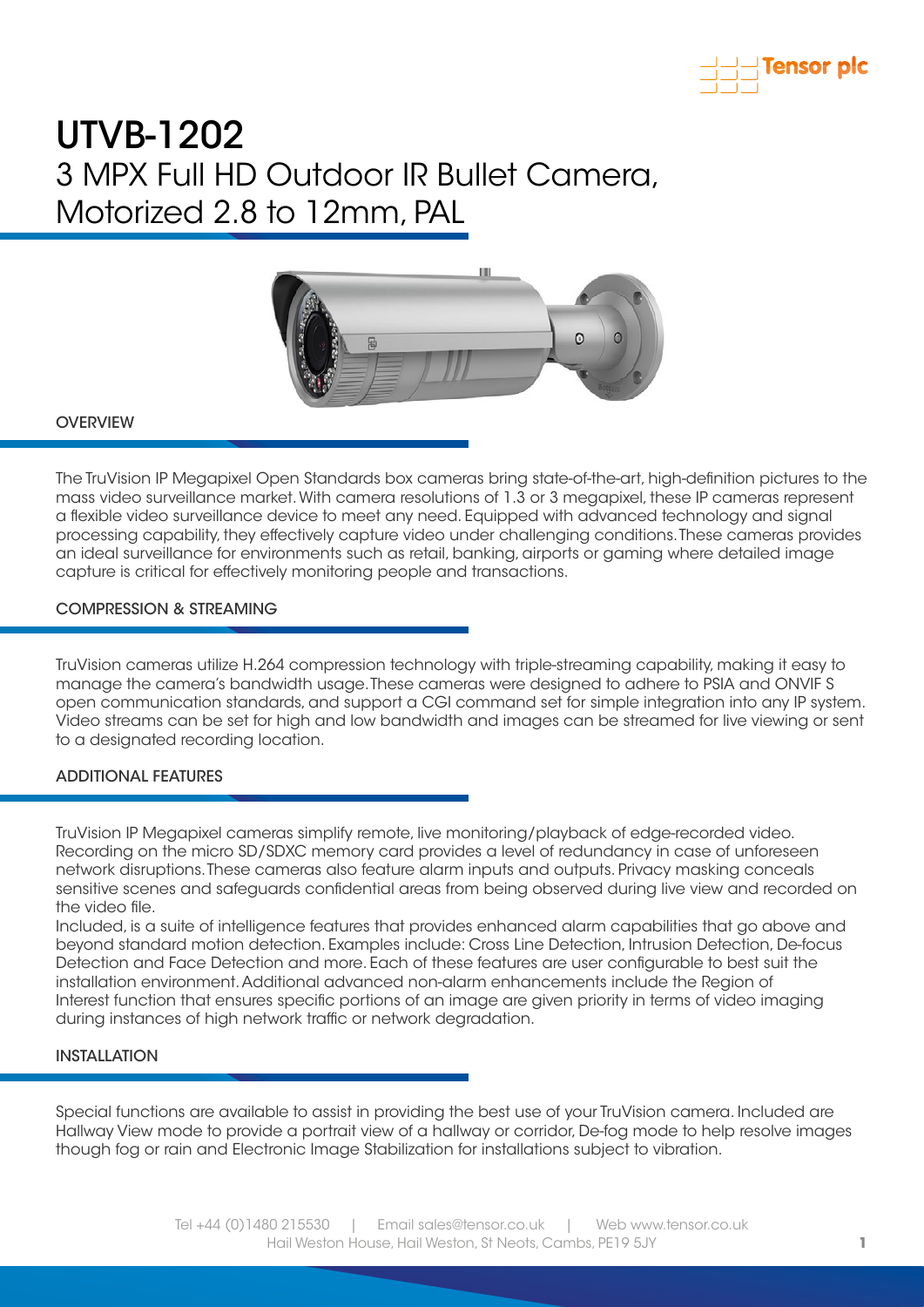

| <b>KEY FEATURES</b>                                                                                                                |                                            |  |
|------------------------------------------------------------------------------------------------------------------------------------|--------------------------------------------|--|
| Maximum Resolution: 2048 x1536@20fps                                                                                               |                                            |  |
| Maximum Real Time Resolution: 1920 x 1080                                                                                          |                                            |  |
| Designed to PSIA and ONVIF S open<br>standards                                                                                     |                                            |  |
| H.264 compression with triple-streaming<br>functionality                                                                           |                                            |  |
| Edge recording up to 64GB SDHC card                                                                                                |                                            |  |
| 1/3" CMOS image sensor                                                                                                             |                                            |  |
| <b>Motorized IR Cut Filter</b>                                                                                                     |                                            |  |
| 0.01 Lux (Color)                                                                                                                   |                                            |  |
| Motorized 2.8 to 12mm lens                                                                                                         |                                            |  |
| Up to 30m IR illumination                                                                                                          |                                            |  |
| Up to 120dB Wide Dynamic Range                                                                                                     |                                            |  |
| ROI (Region of Interest)                                                                                                           |                                            |  |
| Intelligence (Face detection, audio exception<br>detection, cross line, intrusion detection, de-<br>focus, scene change detection) |                                            |  |
| Auto Back Focus                                                                                                                    |                                            |  |
| <b>TECHNICAL DATA</b>                                                                                                              |                                            |  |
| <b>CAMERA</b>                                                                                                                      |                                            |  |
| Sensor Size:                                                                                                                       | 3 MPx 1/3" Progressive Scan<br><b>CMOS</b> |  |
| Day/Night:                                                                                                                         | <b>Motorized IR Cut Filter</b>             |  |

| IP Compression /<br>Standard:                             | H.264 (Baseline profile /<br>Main profile/ High profile)/<br>MPEG4/MJPEG |  |
|-----------------------------------------------------------|--------------------------------------------------------------------------|--|
| <b>Maximum Resolution</b><br>$(\textcircled{e}$ FPS $)$ : | $2048 \times 1536 \ @ 20\text{fps}$                                      |  |
| Maximum Real Time<br>Resolution (@ FPS):                  | 1920 x 1080 @ 25fps (50Hz)                                               |  |
| <b>Multiple Streaming:</b>                                | <b>Triple Streams</b>                                                    |  |
| Video Bit Rate:                                           | 128Kbps to 16 Mbps,<br>adjustable                                        |  |
| S/N Ratio                                                 | 50 dB (AGC OFF)                                                          |  |
| Auto Exposure (shutter):                                  | 50 Hz: 1s - 1/100,000s                                                   |  |
| Composite Output<br>$(BNC)$ :                             | PAL, 1.0 Vp-p @ 75 ohm                                                   |  |
| <b>LIGHTING PERFORMANCE</b>                               |                                                                          |  |
|                                                           |                                                                          |  |
| Wide Dynamic Range:                                       | <b>WDR</b>                                                               |  |
| WDR in dB:                                                | 120dB                                                                    |  |
| Digital noise reduction:                                  | 3D DNR                                                                   |  |
| Day/Night:                                                | True Day/Night                                                           |  |
| Motorized IR Cut Filter:                                  | Yes                                                                      |  |
| Colour sensitivity:                                       | 0.01 lux @ f1.2, AGC ON                                                  |  |
| B/W sensitivity:                                          | 0 Lux with IR                                                            |  |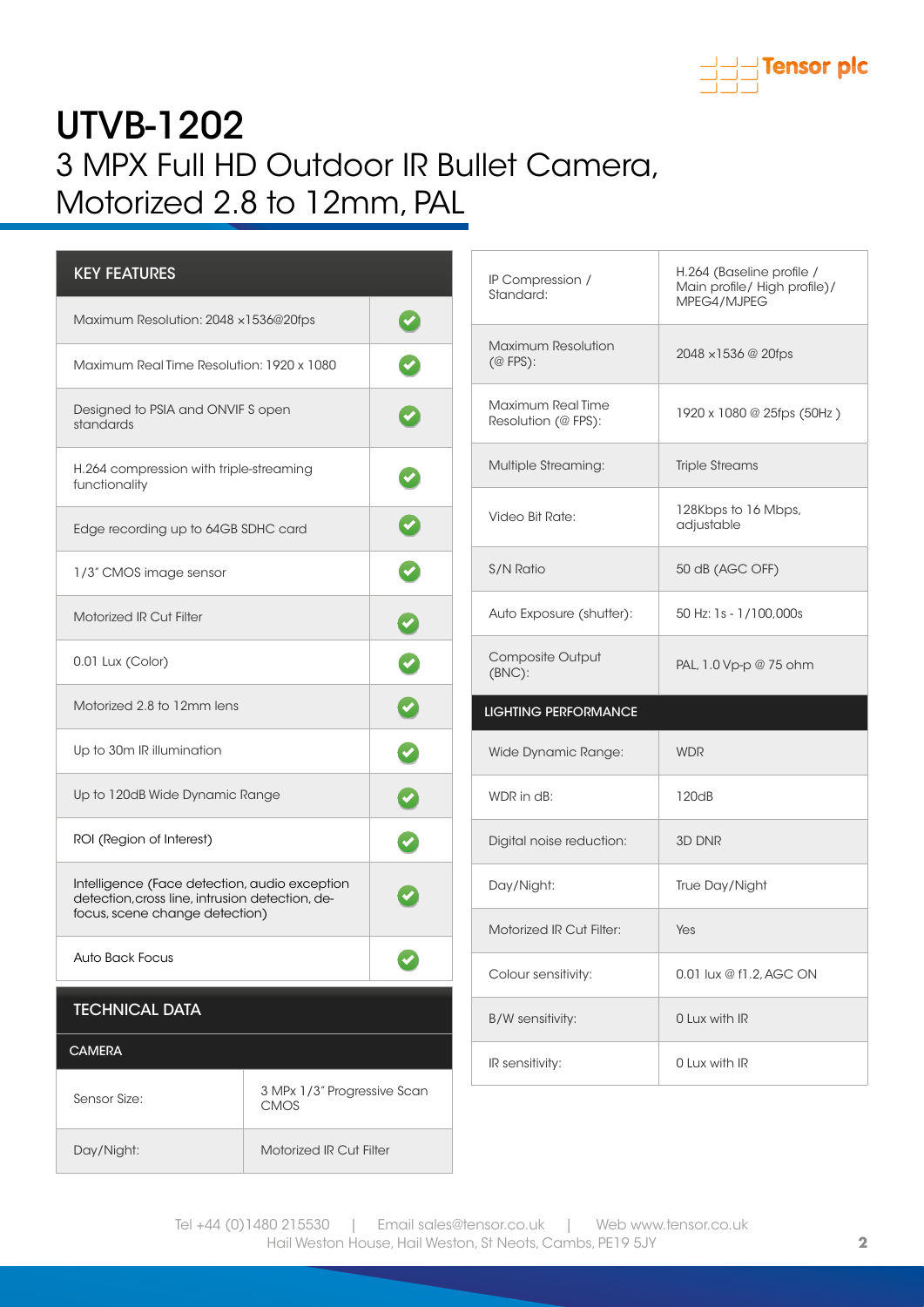

| <b>TECHNICAL DATA</b>                   |                                                                                                                                                              |                   |  |
|-----------------------------------------|--------------------------------------------------------------------------------------------------------------------------------------------------------------|-------------------|--|
| <b>LIGHTING PERFORMANCE - CONTINUED</b> |                                                                                                                                                              |                   |  |
| <b>IR Range:</b>                        |                                                                                                                                                              | Up to 30 m        |  |
| IR Wavelength:                          |                                                                                                                                                              | 850 <sub>nm</sub> |  |
| B/W trigger:                            |                                                                                                                                                              | $2.8$ lux         |  |
| IR trigger:                             |                                                                                                                                                              | $2.8$ lux         |  |
| <b>LENS</b>                             |                                                                                                                                                              |                   |  |
| Control type:                           | DC                                                                                                                                                           |                   |  |
| Focal length:                           | 2.8 to 12mm                                                                                                                                                  |                   |  |
| F-stop:                                 | 1.4                                                                                                                                                          |                   |  |
| Autoiris:                               | Yes                                                                                                                                                          |                   |  |
| Varifocal:                              | Yes                                                                                                                                                          |                   |  |
| Zoom lens:                              | Motorized                                                                                                                                                    |                   |  |
| Autofocus:                              | Yes                                                                                                                                                          |                   |  |
| <b>ELECTRICAL</b>                       |                                                                                                                                                              |                   |  |
| Voltage Input:                          | 12VDC, PoE (IEEE 802.3af)                                                                                                                                    |                   |  |
| Power<br>Consumption:                   | Max. 13 W (heater on)                                                                                                                                        |                   |  |
| I/O Connection:                         | 1/1                                                                                                                                                          |                   |  |
| <b>NETWORK</b>                          |                                                                                                                                                              |                   |  |
| POE IEEE:                               | 802.3af                                                                                                                                                      |                   |  |
| Standard &<br>Integration               | ONVIF S, PSIA, CGI                                                                                                                                           |                   |  |
| <b>Network Protocols:</b>               | TCP/IP, UDP, HTTP, DHCP, DNS, DDNS,<br>ezDDNS, DynDNS, RTP, RTSP, PPPoE,<br>SMTP, NTP, SNMP, HTTPS,<br>FTP, UPnP, NAT, MULTICAST, 802.1x, Qos,<br>IPv4, IPv6 |                   |  |

| <b>LOCAL STORAGE</b>      |                                                                                                                              |  |  |
|---------------------------|------------------------------------------------------------------------------------------------------------------------------|--|--|
| Media:                    | Micro SD/SDXC                                                                                                                |  |  |
| Capacity:                 | Up to 64GB                                                                                                                   |  |  |
| <b>CAMERA ALARM</b>       |                                                                                                                              |  |  |
| Basic:                    | Motion Detection, Tamper Proof,<br>Privacy Mask                                                                              |  |  |
| Advanced:                 | Face Detection, Audio Exception<br>Detection, Cross Line, Intrusion<br>Detection, De-focus, Scene<br><b>Change Detection</b> |  |  |
| <b>DISPLAY</b>            |                                                                                                                              |  |  |
| Display mode:             | ROI (Region of Interest), Hallway<br>View, Mirror, De-fog, Electronic Image<br>Stabilization                                 |  |  |
| OSD:                      | Text overlay and picture overlay                                                                                             |  |  |
| MECHANICAL/ ENVIRONMENTAL |                                                                                                                              |  |  |
| Camera type:              | <b>Bullet</b>                                                                                                                |  |  |
| Dimensions:               | 98 x 105 x 328.8 mm (3.86 x 4.0 x<br>12.74 in.)                                                                              |  |  |
| Weight:                   | 1700g (3.75lbs.)                                                                                                             |  |  |
| Storage<br>Temperature:   | -20° to 70°C (-4° to 158°F)                                                                                                  |  |  |
| Operating<br>Temperature: | $-40^\circ$ to 60 $\degree$ C (-40 $\degree$ to 140 $\degree$ F) with<br>heater on                                           |  |  |
| Environmental<br>Rating:  | <b>IP66</b>                                                                                                                  |  |  |
| Vandal Rating:            | No                                                                                                                           |  |  |
| Outdoor:                  | Yes                                                                                                                          |  |  |
| <b>REGULATION</b>         |                                                                                                                              |  |  |
| Compliance:               | FCC, CE, UL, C-Tick, REACH, RoHS,<br><b>WEEE</b>                                                                             |  |  |